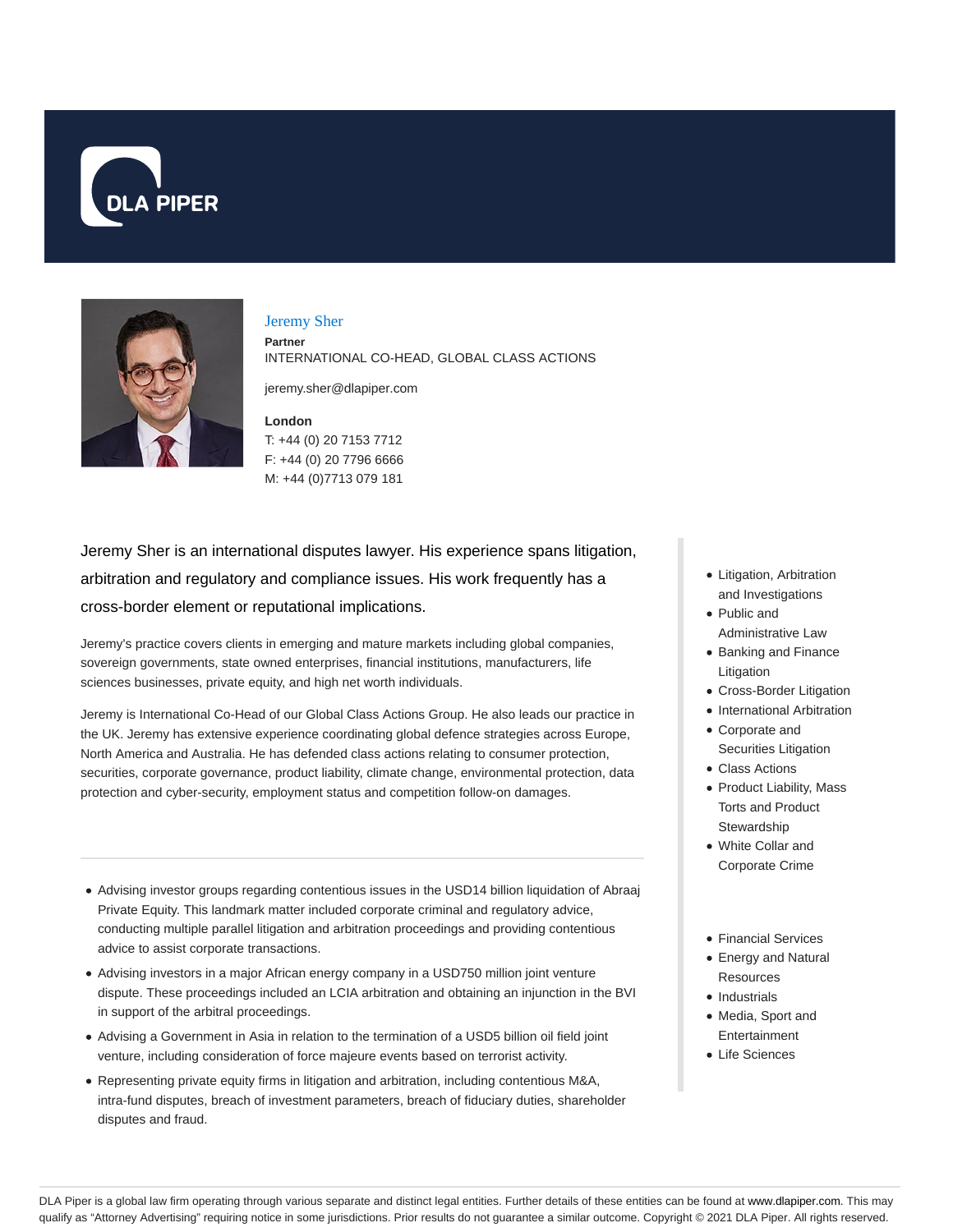- Advising a steel fabrication company in a EUR150 million dispute under ICC arbitration rules with a manufacturer relating to product quality defects. This work involved the use of the ICC's Pre-Arbitral Referee Procedure and the successful completion of a two week trial.
- Advising a listed energy company in on-going High Court litigation concerning the interpretation of contractual arrangements.
- Advising a leading bank in relation to a USD100 million shareholders' dispute. This matter involves an LCIA arbitration and complex regulatory issues in England, Europe and the Middle East.
- Advising a global entertainment company concerning a EUR55 million fraud claim. This matter involved understanding complex financial reporting issues, High Court litigation and regulatory issues in Europe and Asia.
- Advising global manufacturers regarding class actions risks.
- Advising a medical products manufacturer concerning a dispute with a supplier. This matter involved conducting a mediation, re-establishing a stable supply chain and advising on potential class action risk.

## CREDENTIALS

# Professional Qualifications

- Solicitor of the Senior Courts of England and Wales
- Solicitor of the Supreme Court of New South Wales
- Solicitor of the Supreme Court of Western Australia
- Solicitor of the High Court of Australia

# **Recognitions**

- "…Jeremy will always go the extra mile." Commercial Litigation: Premium, Legal 500, 2021
- "Jeremy Sher is one of the great strategic thinkers I have encountered in litigation: he never approaches litigation without a carefully thought out plan for how to win and what to do to get there. One of the best letter writers in the business as well; his drafting for centre-piece disputes correspondence like letters before action and responses to letters before action is both a joy to read and highly effective at getting results." Financial Services: Contentious, Legal 500, 2021
- "Jeremy Sher is exceptionally intelligent, experienced and well-versed in combative litigation. He is a clever tactician and seems to get on well with all members of his team and manage clients with aplomb". Financial Services: Contentious, Legal 500, 2020
- "Jeremy Sher counts class actions and M&A-related disputes among his areas of expertise". Commercial Litigation: Premium, Legal 500, 2020
- "The team at DLA Piper comprising Jamie Curle, Jeremy Sher and James Carter is exceptional. What makes them exceptional is the lengths to which they will go to bring their clients with them at every stage of the litigation process....". Banking Litigation: Investment and Retail, Legal 500, 2020
- "[…] Jeremy Sher, […] is strong for class actions…". Banking Litigation: Investment and Retail, Legal 500, 2020
- "[…] Jeremy Sher stands out for his consistent involvement in high value, cross-border fraud disputes". Civil Fraud, Legal 500, 2020
- "Highly regarded". Commercial Litigation, Legal 500, 2019

# **Education**

- London School of Economics, MSc
- The University of Western Australia, BA (Hons), LLB (Dist)
- College of Law (New South Wales), Grad Dip Leg Prac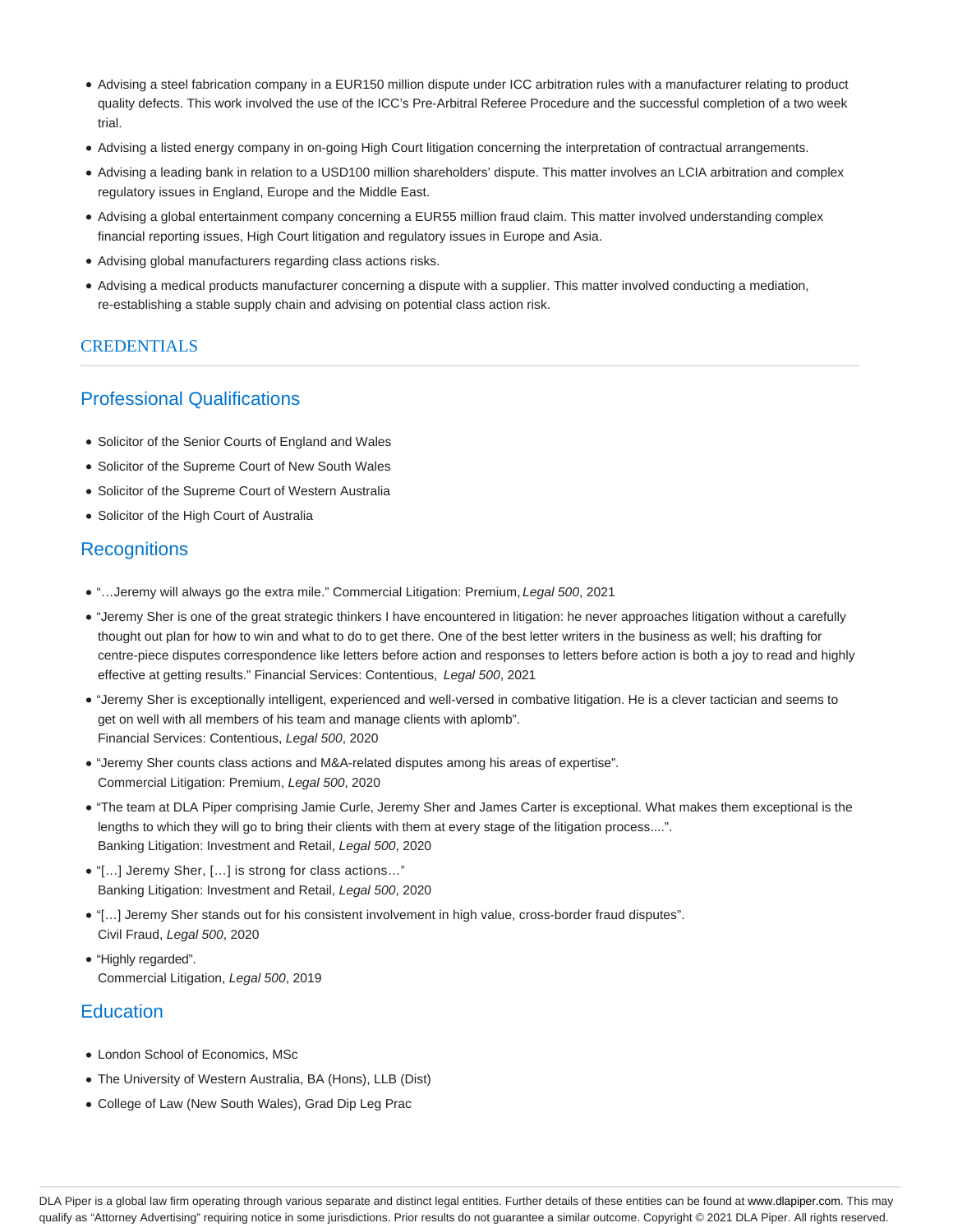# Additional Qualifications

Jeremy is an Honorary Research Fellow at the University of Western Australia.

### **INSIGHTS**

# **Publications**

**Fatal air pollution: A subject for group actions in the UK?**

#### 21 January 2021

It has long been recognised that air pollution, in the form of particulates, and sulphur and nitrogen oxides, has an extremely detrimental effect on health – particularly in heavily populated urban areas with high traffic densities.

**The gathering storm: COVID-19-related disputes in the financial services sector – A transatlantic perspective**

### 5 October 2020

COVID-19 has caused the largest shock to the global economy in living memory. Whilst economic uncertainty, financial distress and market turmoil usually trigger increased levels of commercial litigation, the extreme conditions created by COVID-19 have primed the landscape for a pan-sector surge in financial services-related disputes.

**Reputation management during investigations: ZXC v Bloomberg LP**

#### 16 July 2020

The Court of Appeal has upheld the decision of Nicklin J which found that Bloomberg had breached the privacy rights of a US businessman when it published an article containing confidential details about a UK criminal investigation which he was subject to.

**Global Class Actions Briefing: Major developments in European consumer protection laws: Product safety and consumer class actions in Europe**

15 July 2020

The EU's proposals for a revised EU General Product Safety Directive (the GPSD) and the EU's deal for a Collective Redress Directive (the CRD) point the way to a future of heightened novel risk in Europe of collective redress or, as these claims are popularly known, "class actions".

## **Events**

## **Previous**

**Global Disputes Forecast: Climate Litigation**

26 April 2022 Webinar